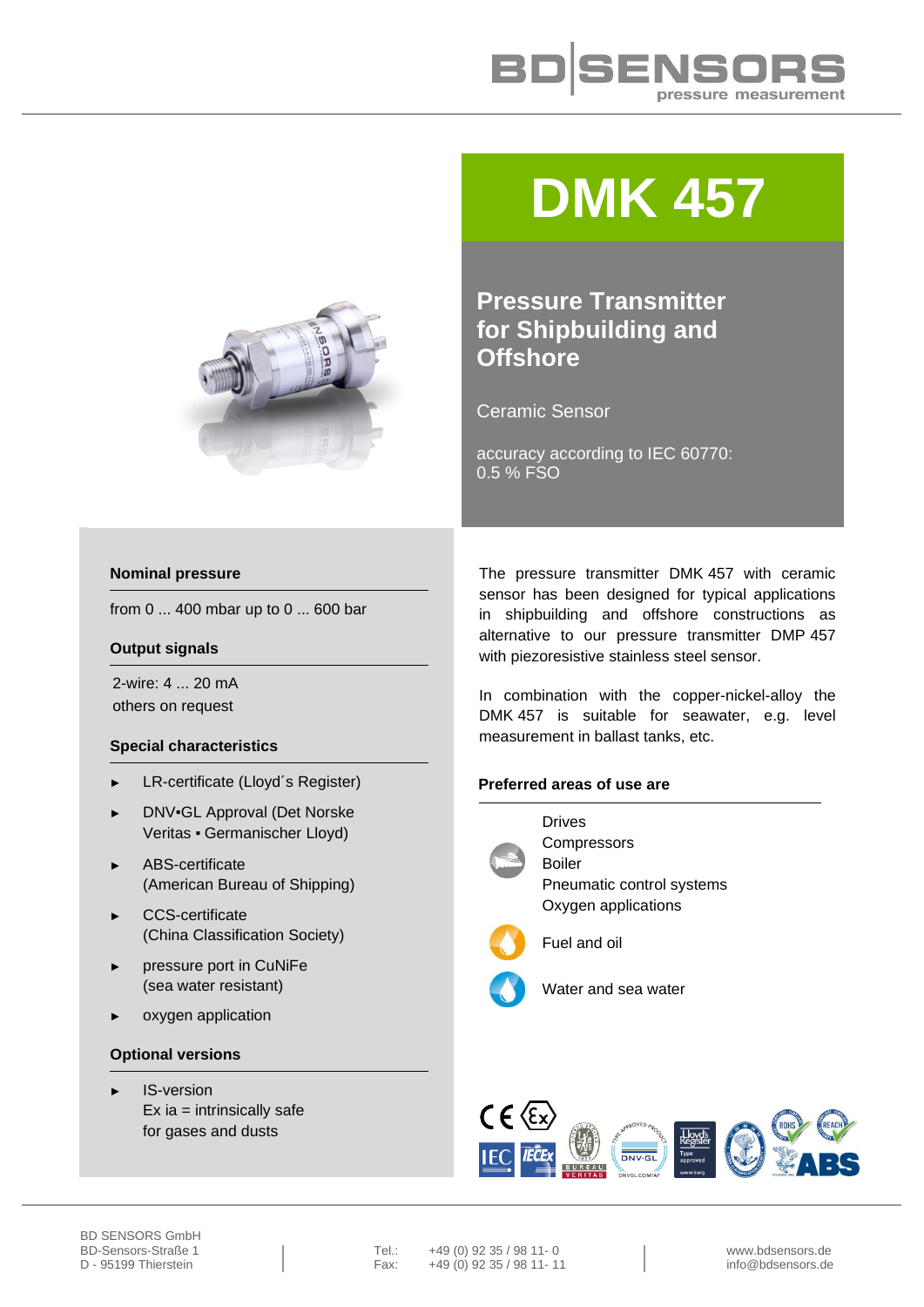# DMK 457 Pressure Transmitter for Shipbuilding and Offshore The Channel Technical Data

| Input pressure range                                                                                             |                       |                                                                                           |                                                                                           |                                                                         |            |     |             |    |                                                                                |     |     |     |     |                                   |                |                       |                   |     |
|------------------------------------------------------------------------------------------------------------------|-----------------------|-------------------------------------------------------------------------------------------|-------------------------------------------------------------------------------------------|-------------------------------------------------------------------------|------------|-----|-------------|----|--------------------------------------------------------------------------------|-----|-----|-----|-----|-----------------------------------|----------------|-----------------------|-------------------|-----|
| Nominal pressure gauge<br>[bar]                                                                                  | $-10$                 | 0.4                                                                                       | 0.6                                                                                       | 1                                                                       | 1.6        | 2.5 | 4           | 6  | 10                                                                             | 16  | 25  | 40  | 60  | 100                               | 160            | 250                   | 400               | 600 |
| Nominal pressure abs.<br>[bar]                                                                                   | $\blacksquare$        | $\blacksquare$                                                                            | 0.6                                                                                       | $\mathbf{1}$                                                            | 1.6        | 2.5 | 4           | 6  | 10                                                                             | 16  | 25  | 40  | 60  | 100                               | 160            | 250                   | 400               | 600 |
| Level gauge / abs.<br>[mH <sub>2</sub> O]                                                                        | $\blacksquare$        | $\blacksquare$                                                                            | 6                                                                                         | 10                                                                      | 16         | 25  | 40          | 60 | 100                                                                            | 160 | 250 | 400 | 600 | $\blacksquare$                    | $\blacksquare$ | $\tilde{\phantom{a}}$ | $\blacksquare$    |     |
| Overpressure<br>[bar]                                                                                            | 4                     | 1                                                                                         | 2                                                                                         | 2                                                                       | 4          | 4   | 10          | 10 | 20                                                                             | 40  | 40  | 100 | 100 | 200                               | 400            | 400                   | 600               | 800 |
| Burst pressure ≥<br>[bar]                                                                                        | $\overline{7}$        | 2                                                                                         | 4                                                                                         | 4                                                                       | 5          | 5   | 12          | 12 | 25                                                                             | 50  | 50  | 120 | 120 | 250                               | 500            | 500                   | 650               | 880 |
| Vacuum resistance                                                                                                |                       |                                                                                           |                                                                                           |                                                                         |            |     |             |    |                                                                                |     |     |     |     |                                   |                |                       |                   |     |
|                                                                                                                  |                       | $p_N \geq 1$ bar: unlimited vacuum resistance<br>$p_N < 1$ bar: on request                |                                                                                           |                                                                         |            |     |             |    |                                                                                |     |     |     |     |                                   |                |                       |                   |     |
|                                                                                                                  |                       |                                                                                           |                                                                                           |                                                                         |            |     |             |    |                                                                                |     |     |     |     |                                   |                |                       |                   |     |
| <b>Output signal / Supply</b>                                                                                    |                       |                                                                                           |                                                                                           |                                                                         |            |     |             |    |                                                                                |     |     |     |     |                                   |                |                       |                   |     |
| Standard                                                                                                         |                       | 4  20 mA / $V_s = 8$ 32 $V_{DC}$<br>2-wire:                                               |                                                                                           |                                                                         |            |     |             |    |                                                                                |     |     |     |     |                                   |                |                       |                   |     |
| Option IS-version                                                                                                |                       | 2-wire:<br>4  20 mA / $V_s$ = 10  28 $V_{DC}$                                             |                                                                                           |                                                                         |            |     |             |    |                                                                                |     |     |     |     |                                   |                |                       |                   |     |
| <b>Performance</b>                                                                                               |                       |                                                                                           |                                                                                           |                                                                         |            |     |             |    |                                                                                |     |     |     |     |                                   |                |                       |                   |     |
| Accuracy <sup>1</sup>                                                                                            |                       | IEC 60770: ≤± 0.5 % FSO                                                                   |                                                                                           |                                                                         |            |     |             |    |                                                                                |     |     |     |     |                                   |                |                       |                   |     |
| Permissible load                                                                                                 |                       | $R_{max} = [(V_s - V_{s min}) / 0.02 A] \Omega$                                           |                                                                                           |                                                                         |            |     |             |    |                                                                                |     |     |     |     |                                   |                |                       |                   |     |
| Influence effects                                                                                                |                       | supply: 0.05 % FSO / 10 V                                                                 |                                                                                           |                                                                         |            |     |             |    |                                                                                |     |     |     |     |                                   |                |                       |                   |     |
|                                                                                                                  | load:                 | $0.05\%$ FSO / k $\Omega$                                                                 |                                                                                           |                                                                         |            |     |             |    |                                                                                |     |     |     |     |                                   |                |                       |                   |     |
| Long term stability                                                                                              |                       | $\leq \pm 0.3\%$ FSO / year at reference conditions                                       |                                                                                           |                                                                         |            |     |             |    |                                                                                |     |     |     |     |                                   |                |                       |                   |     |
| Response time                                                                                                    |                       | $< 10$ msec                                                                               |                                                                                           |                                                                         |            |     |             |    |                                                                                |     |     |     |     |                                   |                |                       |                   |     |
| <sup>1</sup> accuracy according to IEC 60770 – limit point adjustment (non-linearity, hysteresis, repeatability) |                       |                                                                                           |                                                                                           |                                                                         |            |     |             |    |                                                                                |     |     |     |     |                                   |                |                       |                   |     |
| Thermal effects (Offset and Span) / Permissible temperatures                                                     |                       |                                                                                           |                                                                                           |                                                                         |            |     |             |    |                                                                                |     |     |     |     |                                   |                |                       |                   |     |
| Thermal error                                                                                                    |                       | $≤$ ± 0.2 % FSO / 10 K                                                                    |                                                                                           |                                                                         |            |     |             |    | in compensated range 0  85 °C                                                  |     |     |     |     |                                   |                |                       |                   |     |
| Permissible temperatures                                                                                         | medium:               |                                                                                           |                                                                                           |                                                                         |            |     | -40  125 °C |    |                                                                                |     |     |     |     |                                   |                |                       |                   |     |
|                                                                                                                  |                       | electronics / environment:                                                                |                                                                                           |                                                                         |            |     | $-4085 °C$  |    |                                                                                |     |     |     |     |                                   |                |                       |                   |     |
|                                                                                                                  | storage:              |                                                                                           |                                                                                           |                                                                         |            |     | -40  100 °C |    |                                                                                |     |     |     |     |                                   |                |                       |                   |     |
| <b>Electrical protection</b>                                                                                     |                       |                                                                                           |                                                                                           |                                                                         |            |     |             |    |                                                                                |     |     |     |     |                                   |                |                       |                   |     |
| Short-circuit protection                                                                                         |                       | permanent                                                                                 |                                                                                           |                                                                         |            |     |             |    |                                                                                |     |     |     |     |                                   |                |                       |                   |     |
| Reverse polarity protection                                                                                      |                       | no damage, but also no function                                                           |                                                                                           |                                                                         |            |     |             |    |                                                                                |     |     |     |     |                                   |                |                       |                   |     |
| Electromagnetic compatibility                                                                                    |                       | emission and immunity according to                                                        |                                                                                           |                                                                         |            |     |             |    |                                                                                |     |     |     |     |                                   |                |                       |                   |     |
|                                                                                                                  |                       | - EN 61326<br>- DNV-GL (Det Norske Veritas - Germanischer Lloyd)                          |                                                                                           |                                                                         |            |     |             |    |                                                                                |     |     |     |     |                                   |                |                       |                   |     |
|                                                                                                                  |                       |                                                                                           |                                                                                           |                                                                         |            |     |             |    |                                                                                |     |     |     |     |                                   |                |                       |                   |     |
| <b>Mechanical stability</b>                                                                                      |                       |                                                                                           |                                                                                           |                                                                         |            |     |             |    |                                                                                |     |     |     |     |                                   |                |                       |                   |     |
| Vibration                                                                                                        |                       |                                                                                           |                                                                                           |                                                                         |            |     |             |    | 4 g (according to DNV.GL: class B, curve 2 / basis: IEC 60068-2-6)             |     |     |     |     |                                   |                |                       |                   |     |
| <b>Materials</b>                                                                                                 |                       |                                                                                           |                                                                                           |                                                                         |            |     |             |    |                                                                                |     |     |     |     |                                   |                |                       |                   |     |
| Pressure port                                                                                                    | Standard:             |                                                                                           |                                                                                           |                                                                         |            |     |             |    | stainless steel 1.4404 (316L)                                                  |     |     |     |     |                                   |                |                       |                   |     |
|                                                                                                                  | option <sup>2</sup> : |                                                                                           |                                                                                           |                                                                         |            |     |             |    | CuNi10Fe1Mn (sea water resistant) - for $p_N \le 400$ bar with mechanical      |     |     |     |     |                                   |                |                       |                   |     |
|                                                                                                                  |                       | connection G1/2" DIN 3852, G1/2" EN 837, G1/2" open port,<br>G1/4" DIN 3852, G1/4" EN 837 |                                                                                           |                                                                         |            |     |             |    |                                                                                |     |     |     |     |                                   |                |                       |                   |     |
|                                                                                                                  |                       |                                                                                           |                                                                                           | - in combination with housing in CuNi10Fe1Mn (not with field housing) - |            |     |             |    |                                                                                |     |     |     |     |                                   |                |                       |                   |     |
| Housing                                                                                                          | standard:             |                                                                                           |                                                                                           |                                                                         |            |     |             |    | stainless steel 1.4404 (316L)                                                  |     |     |     |     |                                   |                |                       |                   |     |
|                                                                                                                  | option $2$ :          |                                                                                           |                                                                                           |                                                                         |            |     |             |    |                                                                                |     |     |     |     |                                   |                |                       |                   |     |
|                                                                                                                  |                       |                                                                                           | CuNi10Fe1Mn (sea water resistant) - in combination with pressure<br>port in CuNi10Fe1Mn - |                                                                         |            |     |             |    |                                                                                |     |     |     |     |                                   |                |                       |                   |     |
|                                                                                                                  |                       | option field housing:                                                                     |                                                                                           |                                                                         |            |     |             |    | stainless steel 1.4404 (316L); with cable gland (CuNi10Fe1Mn not possible)     |     |     |     |     |                                   |                |                       |                   |     |
| Cable sheath                                                                                                     | TPE -U                |                                                                                           |                                                                                           |                                                                         |            |     |             |    | (flame-resistant, halogen free, increased resistance against oil and gasoline, |     |     |     |     |                                   |                |                       |                   |     |
|                                                                                                                  |                       |                                                                                           |                                                                                           |                                                                         |            |     |             |    | resistant against salt, sea water, heavy oil)                                  |     |     |     |     |                                   |                |                       |                   |     |
| Seals (media wetted)                                                                                             | standard:             |                                                                                           |                                                                                           |                                                                         | <b>FKM</b> |     |             |    |                                                                                |     |     |     |     |                                   |                |                       |                   |     |
|                                                                                                                  | option:               |                                                                                           |                                                                                           |                                                                         |            |     |             |    | FFKM (only for $p_N \le 100$ bar)                                              |     |     |     |     |                                   |                |                       | others on request |     |
| Diaphragm                                                                                                        |                       | ceramic $Al_2O_3$ 96 %                                                                    |                                                                                           |                                                                         |            |     |             |    |                                                                                |     |     |     |     |                                   |                |                       |                   |     |
| Media wetted parts                                                                                               |                       | pressure port, seals, diaphragm                                                           |                                                                                           |                                                                         |            |     |             |    |                                                                                |     |     |     |     |                                   |                |                       |                   |     |
| <sup>2</sup> IS-version on request                                                                               |                       |                                                                                           |                                                                                           |                                                                         |            |     |             |    |                                                                                |     |     |     |     |                                   |                |                       |                   |     |
| <b>Category of the environment</b>                                                                               |                       |                                                                                           |                                                                                           |                                                                         |            |     |             |    |                                                                                |     |     |     |     |                                   |                |                       |                   |     |
| Lloyd's Register (LR) 3                                                                                          |                       | EMV1, EMV2, EMV3, EMV4<br>number of certificate: 13/20055                                 |                                                                                           |                                                                         |            |     |             |    |                                                                                |     |     |     |     |                                   |                |                       |                   |     |
| Det Norske Veritas ·                                                                                             |                       | temperature:                                                                              |                                                                                           |                                                                         |            |     |             |    | D                                                                              |     |     |     |     | number of certificate: TAA00001GR |                |                       |                   |     |
| Germanischer Lloyd (DNV-GL)                                                                                      | humidity:             |                                                                                           |                                                                                           |                                                                         |            |     |             |    | B                                                                              |     |     |     |     |                                   |                |                       |                   |     |
|                                                                                                                  | vibration:            |                                                                                           |                                                                                           |                                                                         |            |     |             |    | B                                                                              |     |     |     |     |                                   |                |                       |                   |     |
|                                                                                                                  |                       | electromagnetic compatibility:                                                            |                                                                                           |                                                                         |            |     |             |    | B                                                                              |     |     |     |     |                                   |                |                       |                   |     |
|                                                                                                                  | enclosure:            |                                                                                           |                                                                                           |                                                                         |            |     |             |    | D                                                                              |     |     |     |     |                                   |                |                       |                   |     |
| $3$ for $p_N \le 160$ bar                                                                                        |                       |                                                                                           |                                                                                           |                                                                         |            |     |             |    |                                                                                |     |     |     |     |                                   |                |                       |                   |     |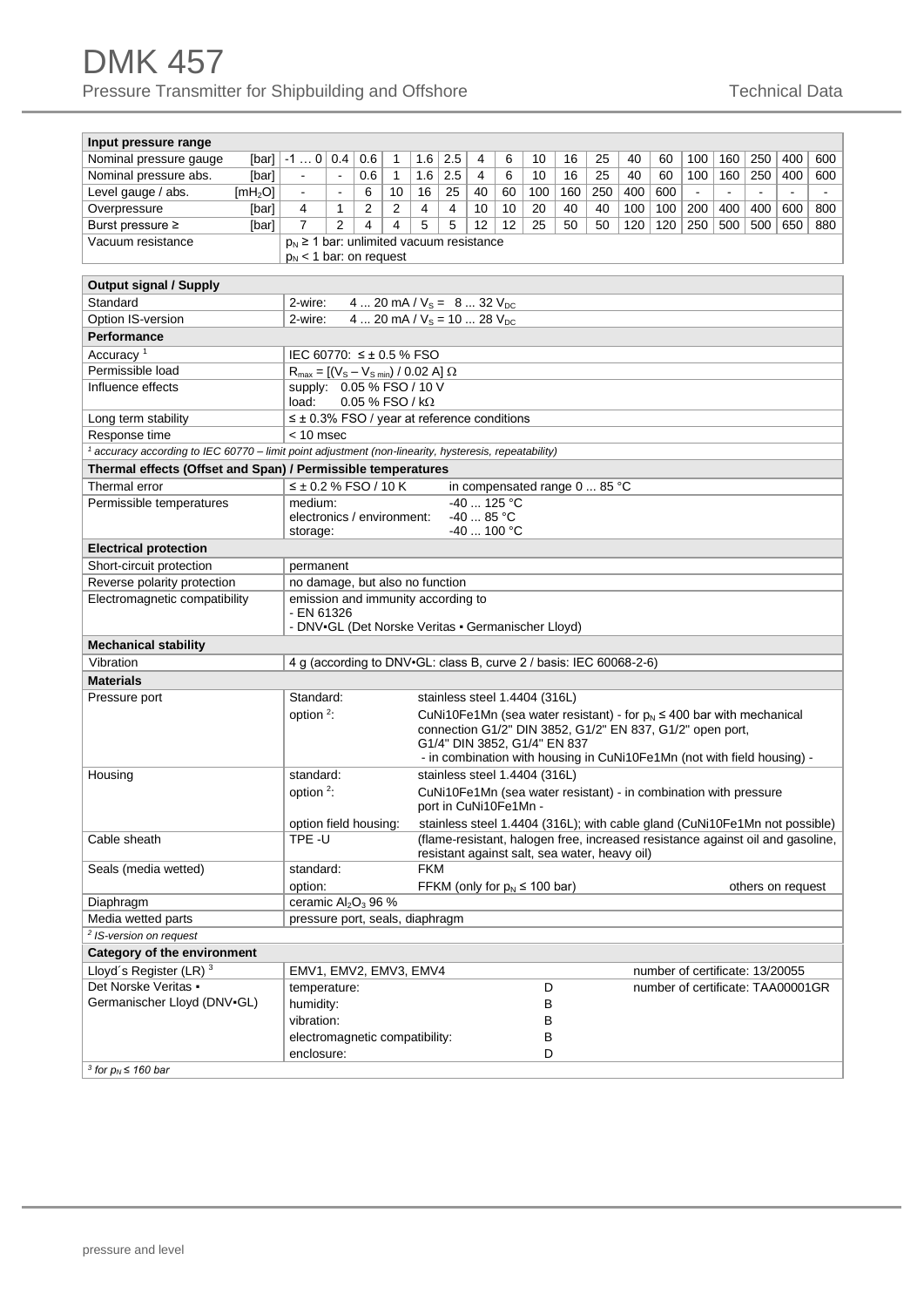| <b>Explosion protection</b>                                                                    |                                                                                                           |  |  |  |  |  |  |
|------------------------------------------------------------------------------------------------|-----------------------------------------------------------------------------------------------------------|--|--|--|--|--|--|
| Approvals                                                                                      | IBExU 10 ATEX 1068 X / IECEx IBE 12.0027X                                                                 |  |  |  |  |  |  |
| DX19-DMK 457                                                                                   | II 1G Ex ia IIB T4 Ga<br>zone $0$ :                                                                       |  |  |  |  |  |  |
|                                                                                                | zone 20: Il 1D Ex ia IIIC T135 °C Da                                                                      |  |  |  |  |  |  |
| Safety technical maximum                                                                       | $U_i = 28$ V, $I_i = 93$ mA, $P_i = 660$ mW, $L_i \approx 0$ µH                                           |  |  |  |  |  |  |
| values                                                                                         | with field housing: $C_i = 105$ nF                                                                        |  |  |  |  |  |  |
|                                                                                                | with cable outlet: $C_i = 84.7$ nF                                                                        |  |  |  |  |  |  |
|                                                                                                | with ISO 4400:<br>$C_i = 62.2 nF$                                                                         |  |  |  |  |  |  |
|                                                                                                | the supply connections have an inner capacity of max. 90 nF (140 nF with field housing)<br>to the housing |  |  |  |  |  |  |
| Permissible temperatures for                                                                   | -20  60 °C with $p_{atm}$ 0.8 bar up to 1.1 bar<br>in zone 0:                                             |  |  |  |  |  |  |
| environment                                                                                    | in zone 1 or higher: -40/-20  70 °C                                                                       |  |  |  |  |  |  |
| Connecting cables                                                                              | cable capacitance:<br>signal line/shield also signal line/signal line: 160 pF/m                           |  |  |  |  |  |  |
| (by factory)                                                                                   | signal line/shield also signal line/signal line: 1µH/m<br>cable inductance:                               |  |  |  |  |  |  |
| <b>Miscellaneous</b>                                                                           |                                                                                                           |  |  |  |  |  |  |
| Option oxygen application                                                                      | for $p_N \le 25$ bar: O-ring in FKM Vi 567 (with BAM-approval)                                            |  |  |  |  |  |  |
|                                                                                                | permissible maximum values are 25 bar/150° C                                                              |  |  |  |  |  |  |
| Current consumption                                                                            | max. 25 mA                                                                                                |  |  |  |  |  |  |
| Weight                                                                                         | approx. 140 g (with ISO 4400)                                                                             |  |  |  |  |  |  |
| Installation position                                                                          | any                                                                                                       |  |  |  |  |  |  |
| Operational life                                                                               | 100 million load cycles                                                                                   |  |  |  |  |  |  |
| CE-conformity                                                                                  | EMC Directive: 2014/30/EU                                                                                 |  |  |  |  |  |  |
|                                                                                                | Pressure Equipment Directive: 2014/68/EU (module A) 4                                                     |  |  |  |  |  |  |
| ATEX-directive                                                                                 | 2014/34/EU                                                                                                |  |  |  |  |  |  |
| $4$ This directive is only valid for devices with maximum permissible overpressure $>$ 200 bar |                                                                                                           |  |  |  |  |  |  |
| Wiring diagram                                                                                 |                                                                                                           |  |  |  |  |  |  |
| 2 wire overam (currant)                                                                        |                                                                                                           |  |  |  |  |  |  |



#### **Pin configuration**

| . <u>.</u>             |                 |                                                                                              |                              |  |  |  |  |
|------------------------|-----------------|----------------------------------------------------------------------------------------------|------------------------------|--|--|--|--|
| Electrical connection  | ISO 4400<br>GND | field housing<br>(clamp section: 2.5 mm <sup>2</sup> )<br>0000<br>$V_{S+}$ $V_{S-}$ $S+$ GND | cable colours<br>(IEC 60757) |  |  |  |  |
| Supply +<br>$Supply -$ |                 | $VS+$<br>VS-                                                                                 | WH (white)<br>BN (brown)     |  |  |  |  |
|                        |                 |                                                                                              |                              |  |  |  |  |
| Shield                 | ⊕<br>ground pin | <b>GND</b>                                                                                   | GNYE (green-yellow)          |  |  |  |  |
|                        |                 |                                                                                              |                              |  |  |  |  |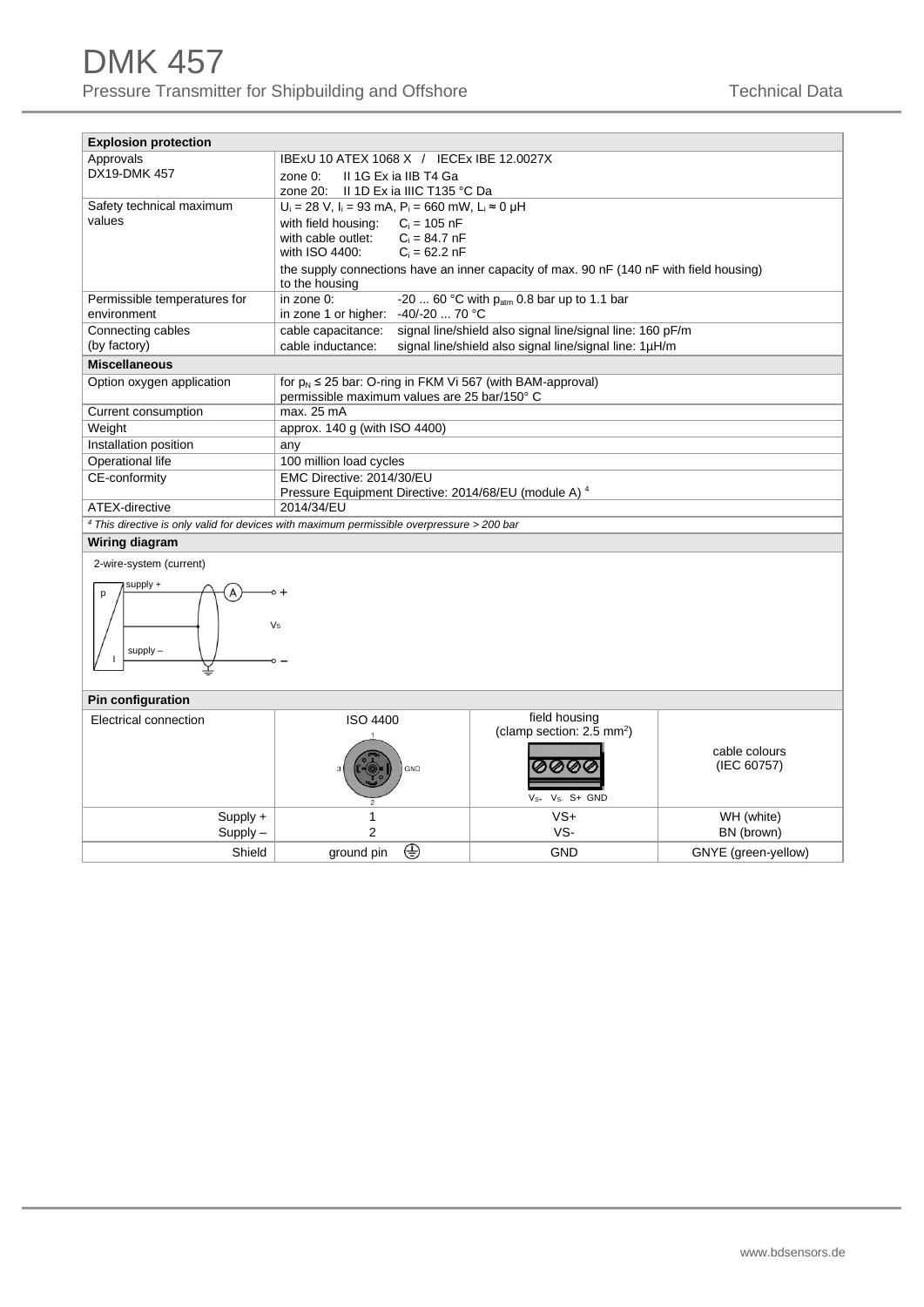

pressure measurement

S